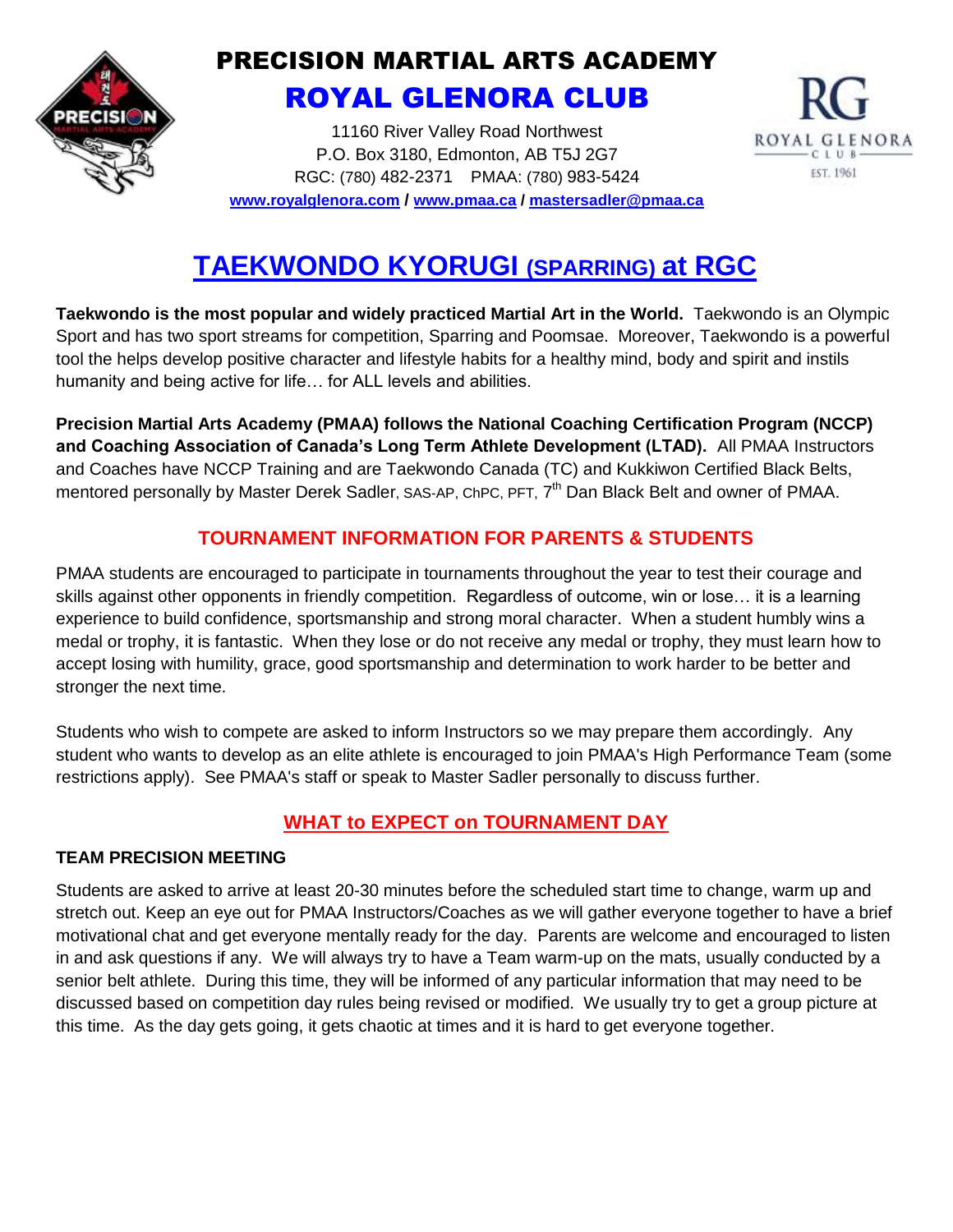#### **BEHAVIOR EXPECTATIONS**

- PMAA students are expected to be well mannered, respectful, courteous and considerate of others when out in public and at TKD events.
- Show a positive attitude when/if you lose or do not get a medal. Always show excellent sportsmanship when you lose **AND** win. Be the first to go shake your opponent and their coach's hand to say thanks and good job! Students will be seriously disciplined back at PMAA if attitude or behavior is negative or disrespectful in any way!
- In the stands, be sure to clean up after yourselves, find garbage or recycle bins and please do not leave garbage in the bleachers. This makes you and PMAA look bad.
- Be sure to bow to Master Sadler and any coaches and say thank you for volunteering their time to be there to support you. If Master Sadler ever introduces you to another Master/Coach, be sure to bow properly and say "very nice to meet you, Sir or Ma'am".
- No running around or horseplay of any kind. You represent Master Sadler and PMAA, therefore be well behaved and very respectful, helpful and thoughtful to others.

#### **POOMSAE**

Tournaments can be unpredictable in terms of time frame and can therefore be a long day of waiting around. Have a healthy, filling breakfast and bring lots of healthy snacks, food/lunch, water and juice. NO POP, NO JUNK FOOD on tournament days as they must be ready as an athlete! Typically, students will line up based on tournament start times. Poomsae divisions will be first. PMAA Coaches/Instructors will help our students to ensure they are in the correct ring. Students will line up based on age and belt rank for divisions to be made by referees. Top three competitors win medals. Some tournaments will give medals to top 4, depending on how many per division. There are many rings set up in tournament facility so our students may be separated which makes watching all our students difficult. As such... for Poomsae competition, students are "on their own" to simply focus and concentrate on doing their very best.

#### **SPARRING**

Sparring divisions are sometimes pre-determined the night before based on age, belt rank, height and weight. Typically, sparring divisions are made immediately after Poomsae divisions are written up. Referees usually re-organize the lines to ensure the fairest divisions possible. Sparring divisions are also made up by age and belt rank, except for Black Belt/Junior Black Belt divisions. These students must weigh in usually the night before and divisions (fight trees) are made up the night before competition based on age and weight category. Names are written on displayed whiteboards/white paper in **RED** or **BLUE** ink to represent what color hogo (TKD chest guard) they will wear.

The display boards will also have a fight number to know when they will be up. Sometimes, one ring moves faster than the others so fight sheets can be moved to other rings. PMAA tries to have several coaches and runners at every tournament to keep track as to when our students will be on deck (next to fight, in what ring, and what color will they be wearing). As such, if a PMAA student is up and there is no coach around, *PARENTS DO NOT COACH*! That student needs to simply tell the referee (they will ask anyways) that they are waiting for a PMAA coach and they will call for Master Sadler or a PMAA coach to that ring #. They will not start the match without us.

**Please note**: It is impossible for Master Sadler to be at every ring to coach every student! High Performance Athletes will be coached by Master Sadler personally, unless two athletes are fighting at same time. He will then delegate an appropriate coach. PMAA Instructors and HP Athletes will also be available for coaching to support our students.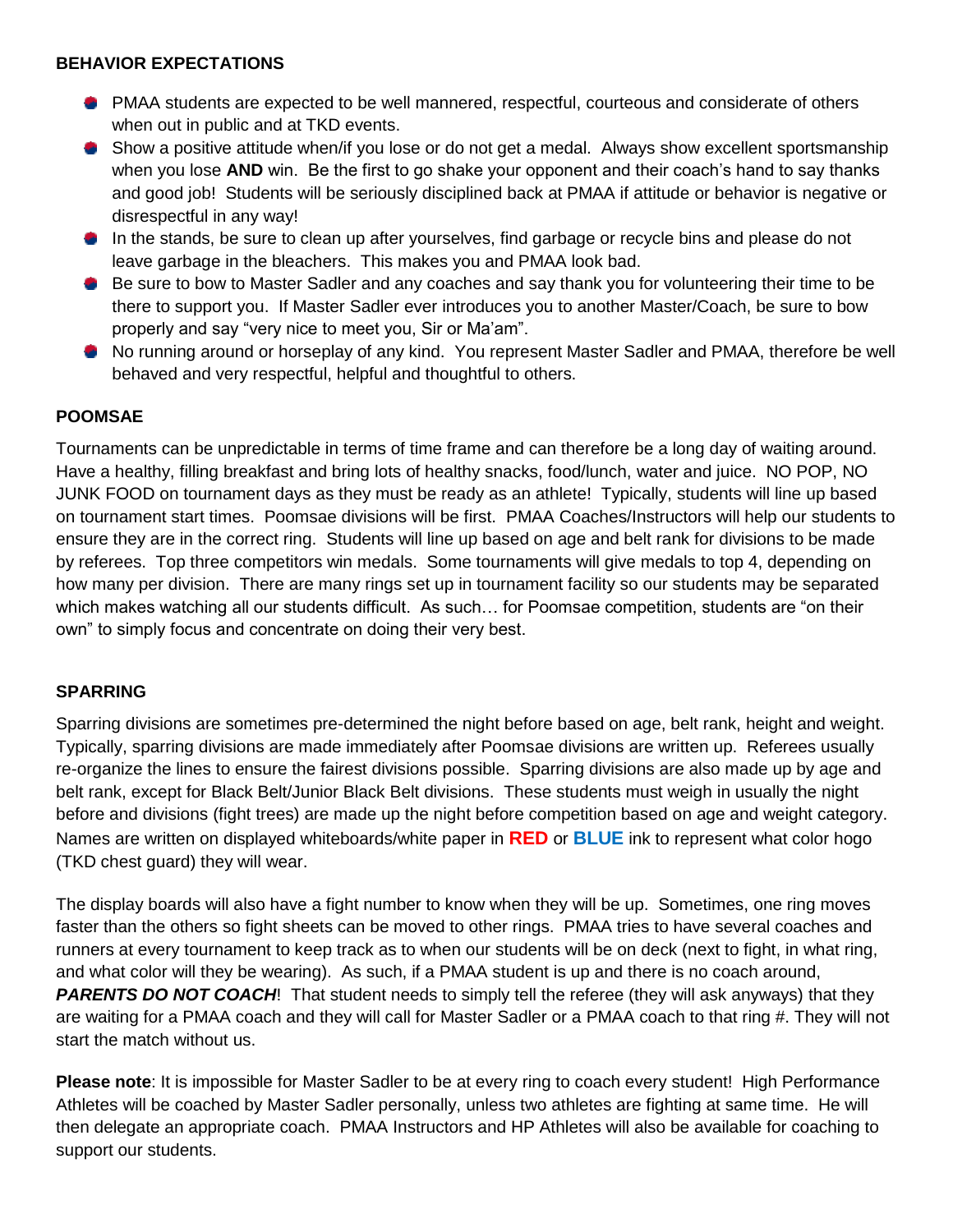#### **COME to COMPETITION SITE PREPARED**

For your convenience, the following is a checklist that is mandatory for each participant to compete or you risk being disqualified. Please ensure your child (ren) has the following mandatory items:

- □ Clean Uniform & Belt
- □ Head Gear
- □ Chest Protector
- □ Fist and Forearm Guards
- □ Shin & Instep Guards
- □ Groin Protector
- □ KPNP Socks Mandatory for Black Belts (Special order item)
- \*Mouth Guard (*Must be fitted properly, see insert directions. Best is a dentist mold especially if students have braces or special mouth/teeth concerns. For your convenience, we have listed the basic molding instructions below*).

#### **Further Recommendations:**

- $\Box$  I also recommend bringing a pair of sandals, flip flops, or TKD Shoes to tournaments to wear around gym to keep feet clean and safe. Easy removal for warming up and competition preparation.
- □ Please wear "TEAM PRECISION / PMAA" Track Suits, Hoodies, T-shirts, etc. at ALL Tournaments to support and display our School/Team unity and spirit. Makes everyone look and feel like an Athlete which gives us a mental edge in competition.

#### **\*Mouth guard Fitting Instructions - The instructions should be inside the case when purchased, however, here they are if necessary:**

- 1. Put the mouth guard in the mouth to determine the size. Trim the back off with scissors smoothly to ensure that it does not go back too far and cause gagging.
- 2. Prepare a cup of boiling water and a cup of cold water.
- 3. Put the mouth guard in the boiling water for 30-40 seconds.
- 4. Then put the mouth guard in the cold water for 1 second.
- 5. Place the mouth guard in the mouth around the upper teeth and press the lips with your fingers. Bite into mouth guard and hold while sucking the water out of the guard.
- 6. Hold the mouth guard in this position to mold the shield around the front teeth. TAKE CARE: DO NOT BITE TOO HARD INTO THE MOUTH GUARD.
- 7. Replace the mouth guard for 2 seconds in the boiling water and replace it again in the mouth.
- 8. Instantly secure the mouth guard by pressing the tongue against the back of the upper teeth. Bite cautiously, pressing the teeth together and again suck out the water.
- 9. Finally put the mouth guard into the cold water and store in the mouth guard case.

#### **NUTRITION**

- **H**ave a healthy, low fat, carb/protein combo supper with veggies and fruit the night before with plenty of water.
- Get lots of sleep the night before competition.
- Eat a well-balanced breakfast. NO Bacon, fried eggs... etc. Suggestion: Yogurt with bananas, berries, granola, brown toast, juice or chocolate milk.
- Bring a cooler to the tournament site filled with healthy food and drinks. Lunch sandwiches, yogurts, **Contract** granola, granola bars, bananas, apples/oranges, grapes, etc. Red/Yellow peppers, water, juice. Bring lots of hand sanitizer to stay healthy and to protect those who may have nut allergies. There are concessions on location however it is usually high fat food, sugar, etc.… that can hinder their performance.

**Please note:** Junior Black Belt/Black Belt students, senior belts (red +) and senior belt adult students who want to compete **MUST** have the WTF approved (Adidas) gear. This is a competition rule set forth by the WTF/ATA and ı. **Taekwondo Canada and is mandatory for Prov/Nat/Int. competition.**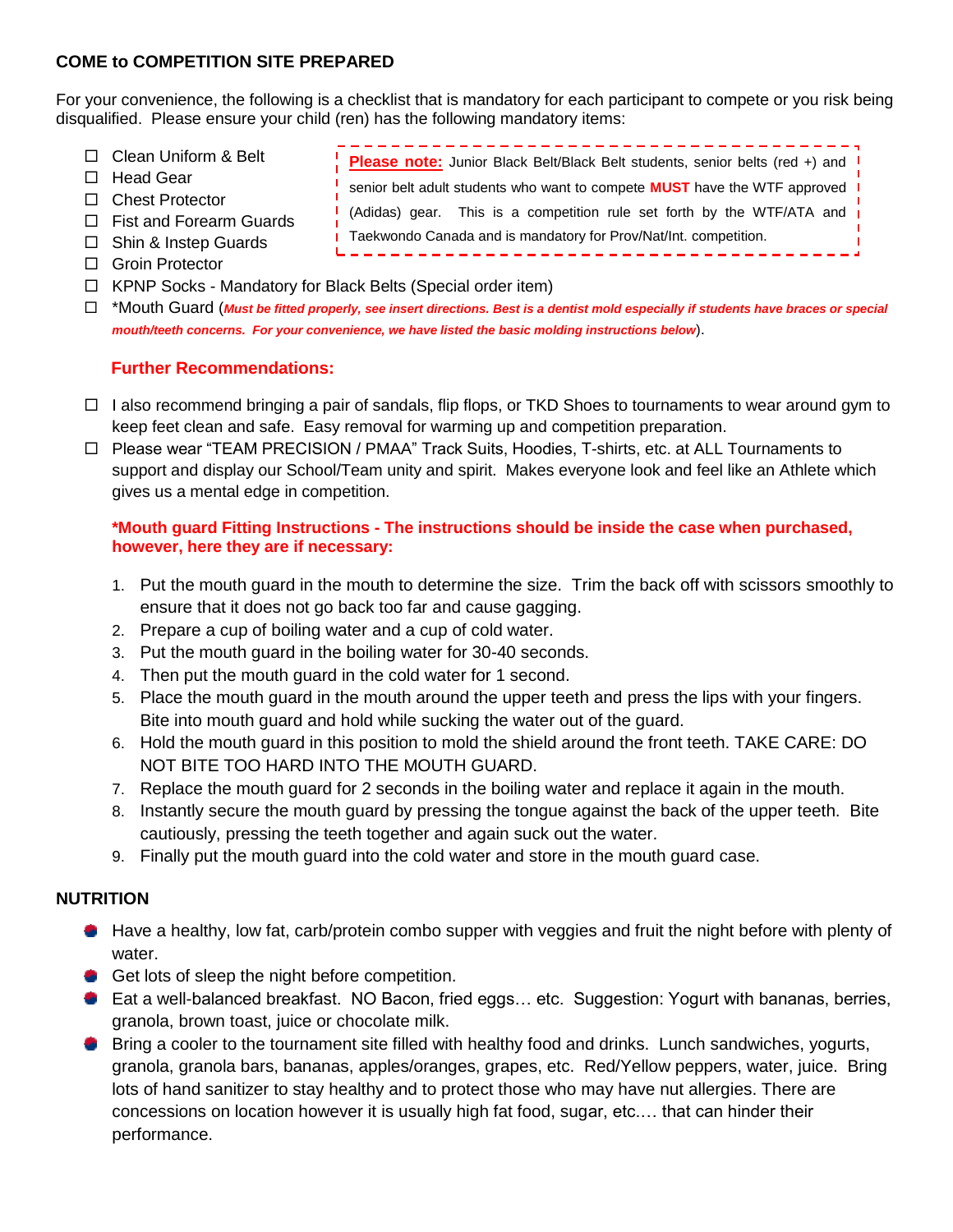#### **FINAL THOUGHTS**

Tournaments are supposed to be a fun, learning experience! ALL competitors will win and ALL competitors will lose. The TRUE winner is the one competitor that displays the best manners, etiquette and sportsmanship… the best humility and humbleness with either outcome. It is NOT about winning medals…that is a BONUS! It is about having the courage to put yourself out there, to try your best to focus, think positively and perform with confidence and conviction. Tournaments are great for meeting new friends, hanging out on a Saturday with their PMAA family/classmates/instructors and to see if Sport Taekwondo is something that they wish to take more serious to perhaps one day is on the podium representing Canada as Taekwondo is an Olympic Sport!

## **TAEKWONDO COMPETITION (SPARRING) BASICS**

**Ring Shape / Size:** a) *Square* = 8m x 8m b) *Octagon* = 10m x 10m / 8m in diameter and each side shall have a length of 3.3m.

#### **Permitted Techniques**

- 1. Fist technique: A straight punching technique using the knuckle part of a tightly clenched fist
- 2. Foot technique: Delivering techniques using any part of the foot below the ankle bone

#### **Permitted Scoring Areas**

- 1. Trunk: Attack by fist and foot techniques on the areas covered by the trunk protector are permitted. However, such attacks shall not be made on the part of the spine.
- 2. Head: The area above the collar bone. Only foot techniques are permitted.

#### **Duration of Contest**

The duration of the contest shall be two rounds of 1 minute each*,* with a one-minute rest period between rounds. In case of a tie score after the completion of the  $2^{nd}$  round, a  $3^{rd}$  round of one minute will be conducted and is called the **Golden Round**. This format is for Colored Belt students at local events.

#### **Scoring Valid Points**

#### **The valid points are as follows:**

- **One (1) point for a valid punch to the trunk protector**
- One(1) point awarded for every one "Gam-jeom" given to the opponent contestant
- **Two (2) points for a valid kick to the trunk protector**
- Three (3) points for a valid kick to the head
- Four (4) points for a valid turning kick to the body
- **Five (5) points for a valid turning kick to the head**

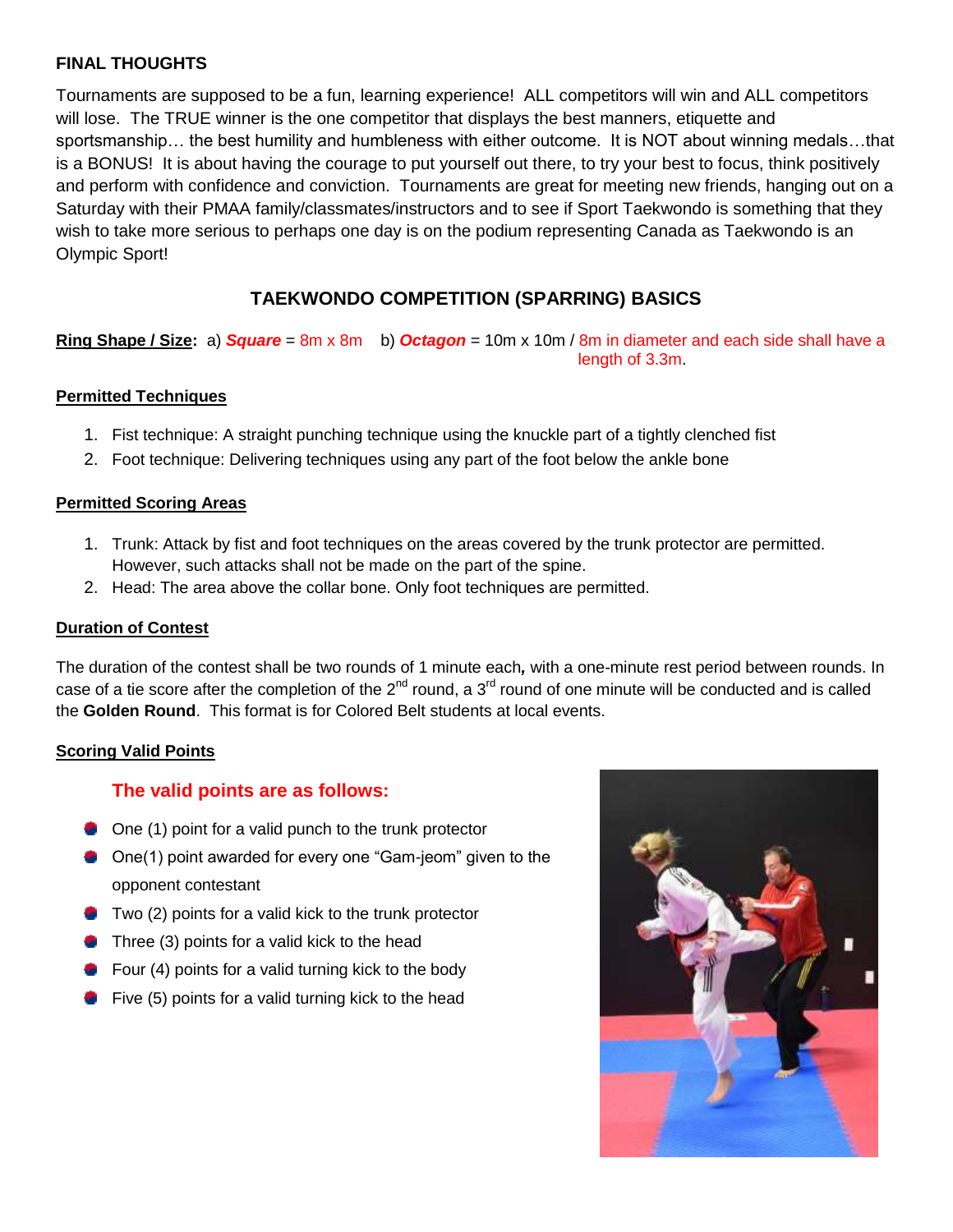#### **Penalties/Prohibited Acts**

- **Penalties shall be declared by the Referee**
- **•** Prohibited acts shall be penalized with "Gam-jeom" (deduction penalty)
- A "Gam-jeom" shall be counted as one (1) additional point for the opposing contestant
- 1. Crossing the Boundary Line
- 2. Falling down
- 3. Avoiding or delaying the match
- 4. Grabbing or pushing the opponent
- 5. Lifting the leg to block, or/and kicking the opponent's leg to impede the opponent's kicking attack, or lifting a leg or kicking in the air for more than 3 seconds to impede opponent's potential attacking movements, or kick was aiming to below the waist
- 6. Kicking below the waist
- 7. Attacking the opponent after "Kal-yeo"
- 8. Hitting the opponent's head with the hand
- 9. Butting or attacking with the knee
- 10. Attacking the fallen opponent
- 11. Attacking trunk PSS with the side or bottom of the foot having the knee pointed out in clinch position
- 12. Following Misconducts of contestant or coach:
	- a) Not complying with the referee's command or decision
	- b) Inappropriate protesting behavior to officials' decisions
	- c) Inappropriate attempts to disturb or influence the outcome of the match
	- d) Provoking or insulting the opposing contestant or coach
	- e) Unaccredited doctor/physicians or other team officials found to be seated in the doctor's position
	- f) Any other severe misconduct or unsportsmanlike conduct from a contestant or coach

#### **Referee Commands During a Match**

- 1. Chung Blue
- 2. Hong Red
- 3. Cha-ryeot Attention
- 4. Kyong-ye Bow
- 5. Joonbi Fighting Stance (ready to fight)
- 6. Shi-jak Begin
- 7. Keu-man Stop (end of round/end of fight)
- 8. Kal-yeo Break
- 9. Kye-sok Restart/begin
- 10. Shigan Time
- 11. Kye-shi 1 minute injury time
- 12. Gam-jeom 1 point deduction (added to opponent's score)
- 13. Chong-son Blue is winner
- 14. Hong-son Red is winner

#### **Decisions - Various Ways of Winning the Match**

- 1. Win by Referee Stops Contest (RSC)
- 2. Win by final score (PTF)
- 3. Win by point gap (PTG)
- 4. Win by golden points (GDP)
- 5. Win by superiority (SUP)
- 6. Win by withdrawal (WDR)
- 7. Win by disqualification (DSQ)
- 8. Win by referee's punitive declaration (PUN)
- 9. Win by disqualification for unsportsmanlike behavior (DQB)